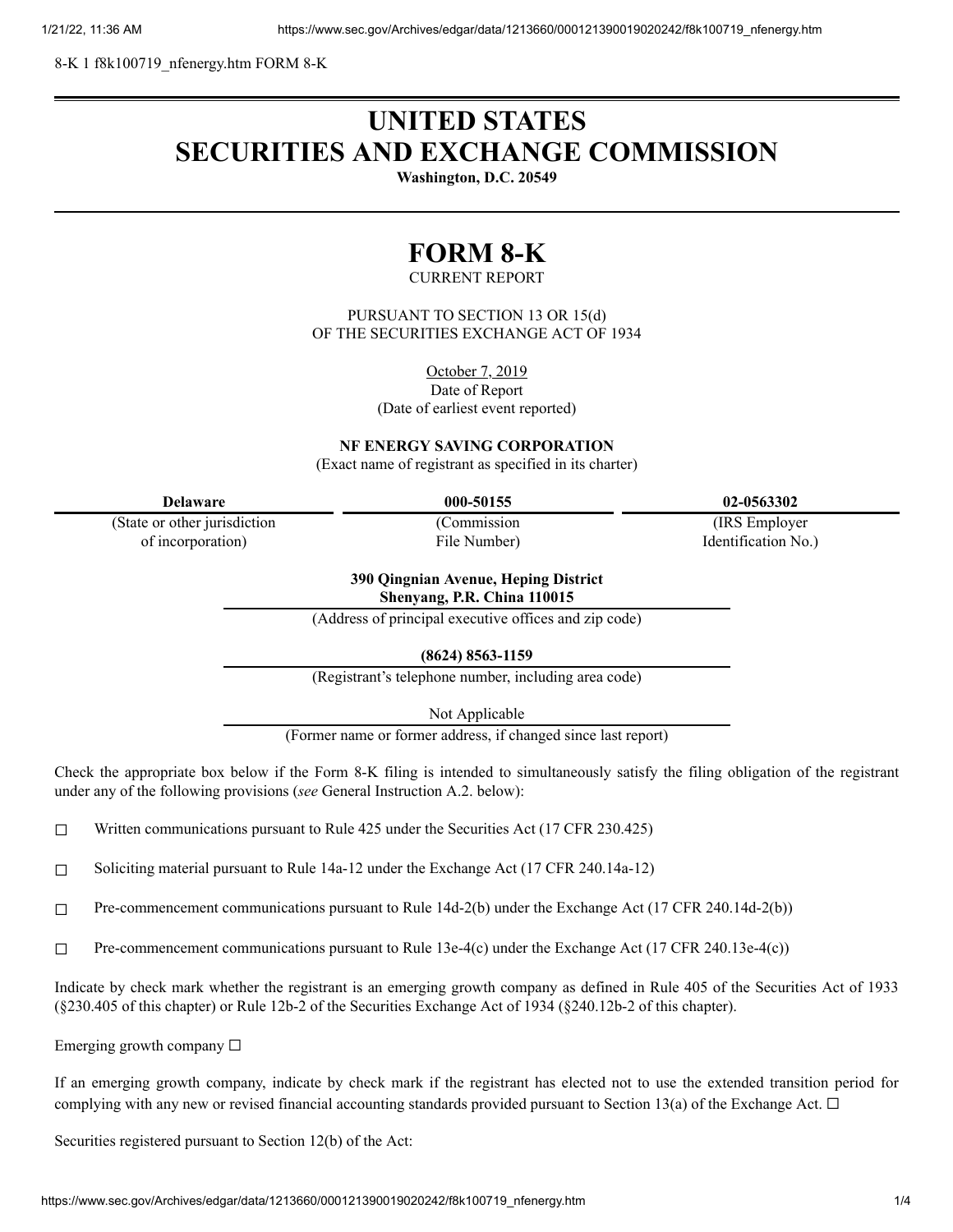| Title of each class             | <b>Trading Symbol(s)</b> | Name of each exchange on which<br>registered |
|---------------------------------|--------------------------|----------------------------------------------|
| Common stock, \$0.001 par value | BIMI                     | <b>NASDAQ Stock Market</b>                   |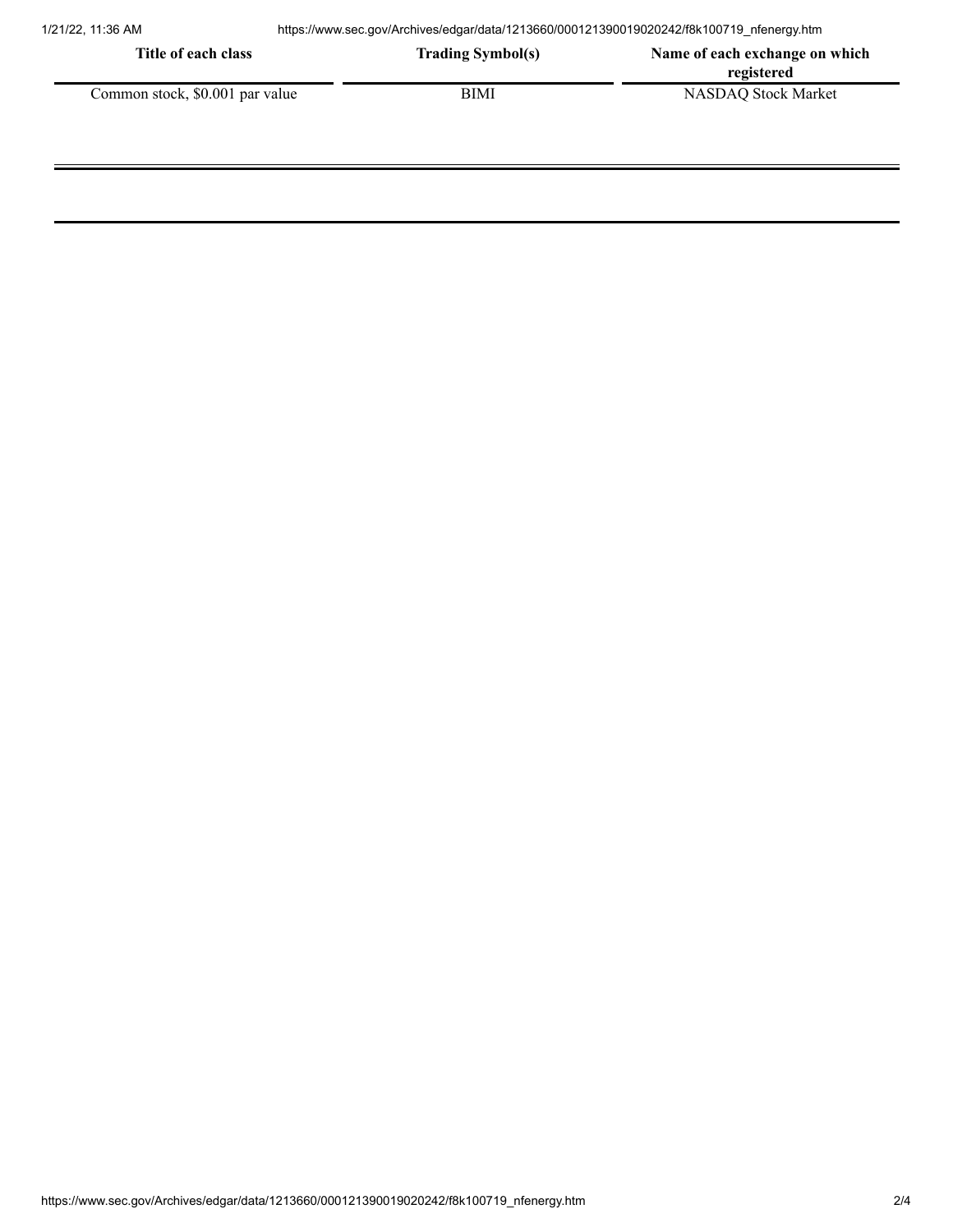#### **Section 2 – Financial Information**

### **Item 2.01. Completion of Acquisition or Disposition of Assets.**

As previously disclosed, on April 11, 2019, the Registrant entered into a stock purchase agreement (the "**Agreement**") with Lasting Wisdom Holdings Limited, a company organized under the laws of the British Virgin Islands, PUKUNG LIMITED, a company organized under the laws of Hong Kong, Beijing Xin Rong Xin Industrial Development Co., Ltd., a company organized under the laws of the PRC, Boqi Zhengji Pharmacy Chain Co., Ltd. a company organized under the laws of the PRC ("**BOQI**") and several additional individual sellers listed in the Agreement.

The aggregate purchase price for the shares of BOQI (or BOQI's parent) consists of a cash consideration of RMB 40,000,000 and up to 1,500,000 shares of common stock of the Registrant.

The Registrant previously issued 500,000 shares of its common stock in accordance with the Agreement. On October 7, 2019, the Registrant issued an additional 1,000,000 shares to Yu Zhang in accordance with the Agreement, as part of the post-closing consideration.

The foregoing description is qualified in its entirety by reference to the full text of the Agreement, which has been filed as Exhibit 4.1 to the Registrant's Current Report on Form 8-K dated April 19, 2019 and is incorporated in this Report by reference.

## **Item 3.02 Unregistered Sale of Equity Securities.**

The information required to be reported under this Item is incorporated by reference to Item 2.01 of this Current Report on Form 8-K.